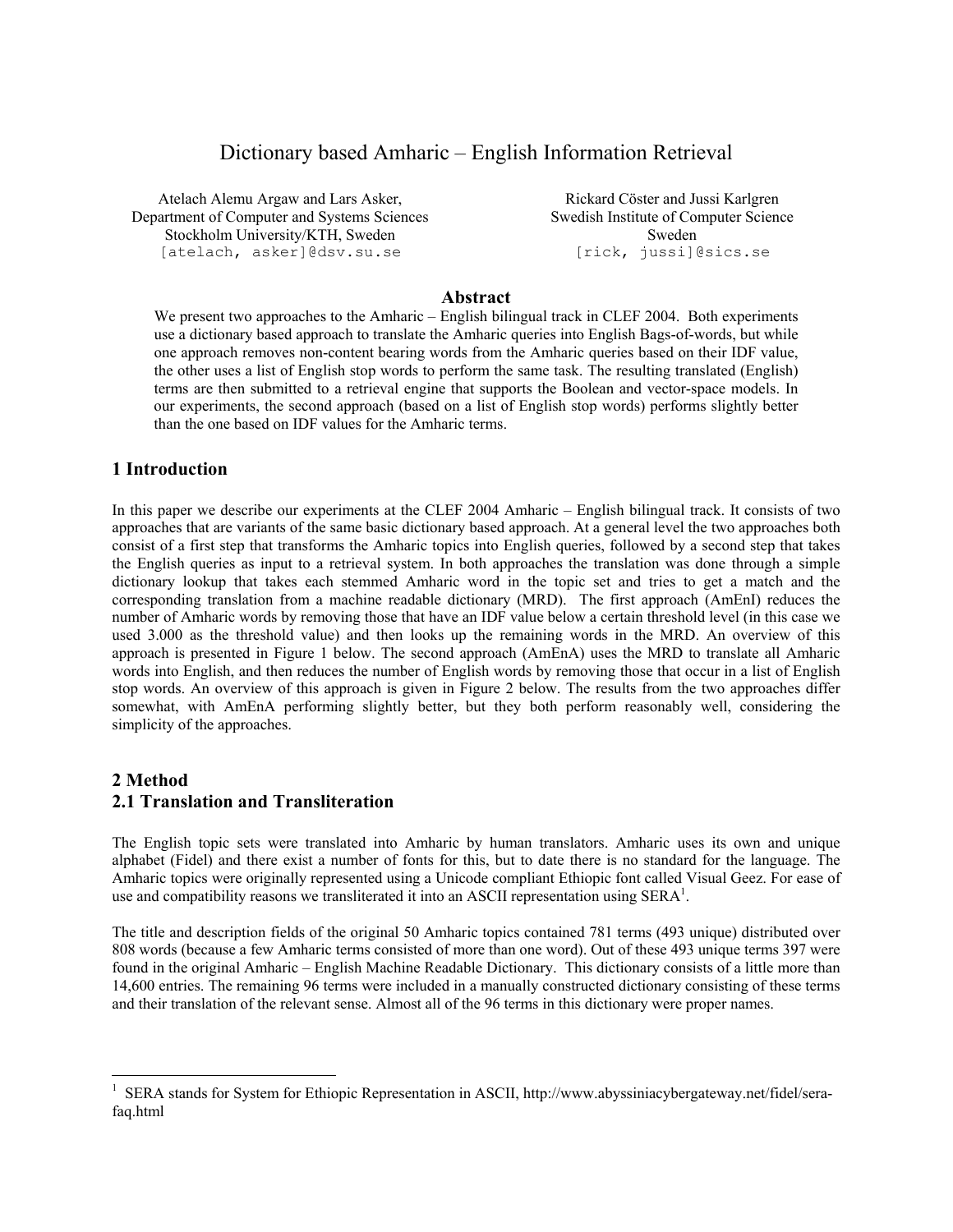1. Amharic topic set 1a. Transliteration 2. Transliterated Amharic topic set 2a. Semi automatic crude stemming (only prefixes and suffixes) 3. Stemmed Amharic topic set 3a. IDF-based stop word removal 4. Reduced Amharic topic set 4a. Dictionary lookup 5. Topic set (in English) including all possible translations 5a. Manual disambiguation 6. English terms (bag of words) 6a. Retrieval (Indexing, keyword search, ranking) 7. Retrieved Documents Fig 1. Flow chart for AmEnI 1. Amharic topic set 1a. Transliteration 2. Transliterated Amharic topic set 2a. Semi automatic crude stemming (only prefixes and suffixes) 3. Stemmed Amharic topic set 3a. Dictionary lookup 4. Topic set (in English) including all possible translations 4a. Manual disambiguation 5. Translated English terms and phrases 5a. Stop word removal 6. English terms (bag of words) 6a. Retrieval (Indexing, keyword search, ranking) 7. Retrieved Documents

Fig 2. Flow chart for AmEnA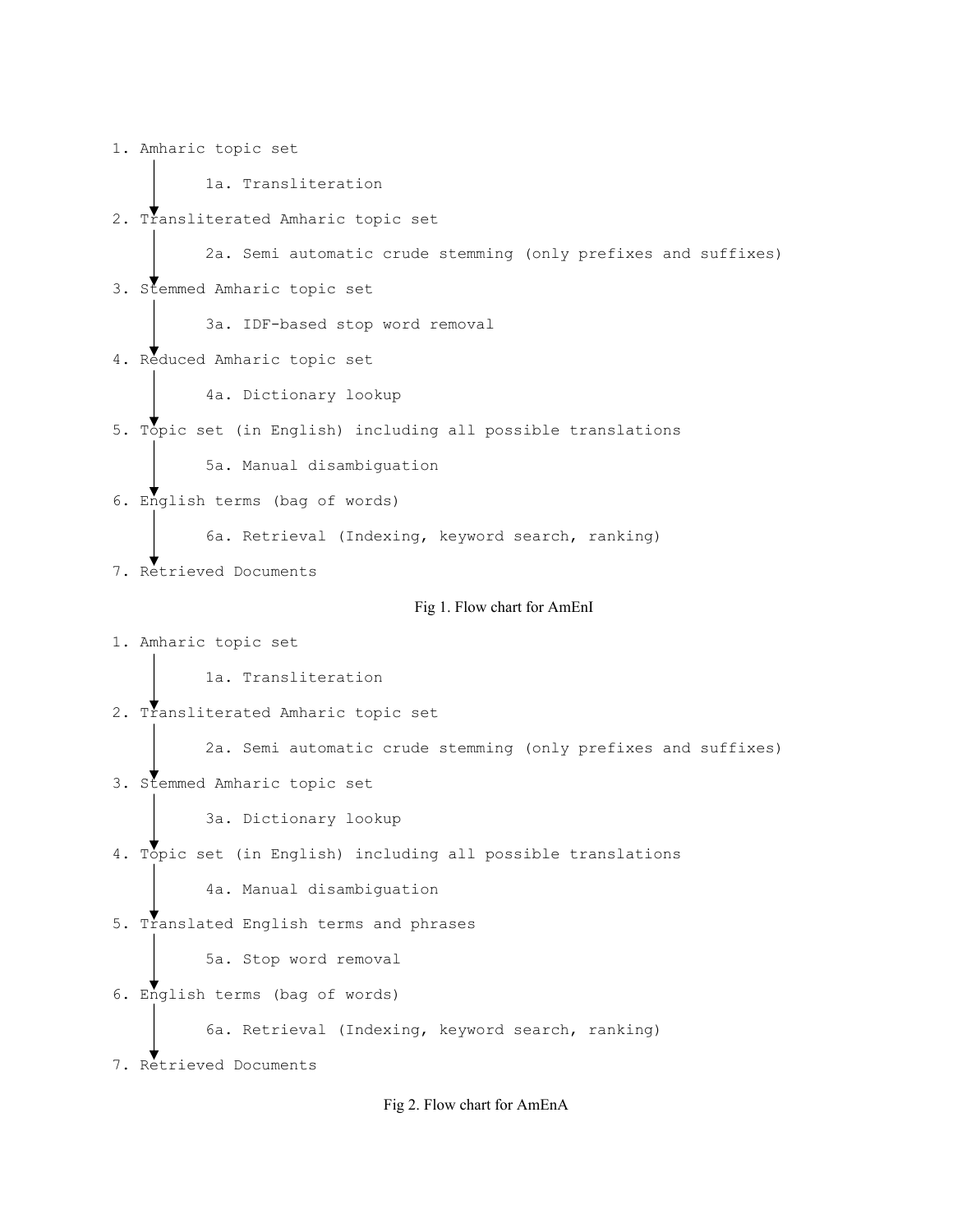#### **2.2 Stemming**

Amharic is a Semitic language which is morphologically complex [2]. Words are inflected with prefixes, suffixes and infixes. Once the topic set was transliterated, a semi automatic crude stemming that stripped off the prefixes and suffixes from each word was performed. The MRD used in the experiments is one that consisted of an entry for words and their derivational variants. The infixed words were represented separately in the dictionary.

### **2.3 Dictionary Lookup and Disambiguation**

A machine readable dictionary consisting of about 14,600 words was used in the experiments to perform the lexical lookup in translating the Amharic queries to English. The dictionary consisted of entries for words and their derivational variants.

The stemmed words in the Amharic query were automatically looked up for possible translations in the MRD. In cases where there was a match and there was only one sense of the word, then the corresponding English word/phrase in the dictionary was taken as the possible translation. When there was more than one sense to the term, then all possible translations were picked out and a manual disambiguation was performed. For most of the proper names there was no entry in the MRD. Hence the terms were added manually.

The Amharic query set contained 493 unique terms. Of these, 285 occurred in the dictionary with only one possible translation, 112 occurred in the dictionary with more than one sense (average number of senses for this group was 2.55), and 96 terms (mostly proper names) did not occur at all. The 96 terms that did not occur in the MRD were manually added in a separate dictionary

In the MRD some of the translations were phrasal, and when the phrases are taken, it introduced more words in the query. Some of the Amharic entries were also phrasal (22 total/14 unique), which in turn reduced the number of words in the query.

# **2.4 Stop Word Removal**

The main difference between the two approaches is in the way words that are likely to be less informative are identified and removed from the queries. For the first approach (AmEnI) the number of Amharic words was reduced by removing those that have an Inverted Document Frequency (IDF) value below a threshold value of 3.00. The IDF values were calculated from an Amharic news corpus consisting of approximately 2 million words of text. With a threshold value of 3.00, 123 of the 493 unique Amharic words were removed (25%). The second approach (AmEnA) removed those words from the translated queries that occurred in a list of 517 English stop words. With this approach, 118 unique terms were removed and the total number of remaining words in the resulting English query set was 559 compared to 547 for the AmEnI approach. Thus the two approaches left approximately the same number of words.

# **2.5 Retrieval Engine**

 $\overline{a}$ 

The underlying retrieval engine is an experimental system developed at SICS<sup>2</sup>. The system supports the Boolean and the Vector Space model, as well as structured queries. It is designed to handle a large amount of documents and queries, using effective algorithms for information retrieval as described in e.g.[4]. More information on the retrieval engine can be found in [1].

<sup>&</sup>lt;sup>2</sup> Swedish Institute of Computer Science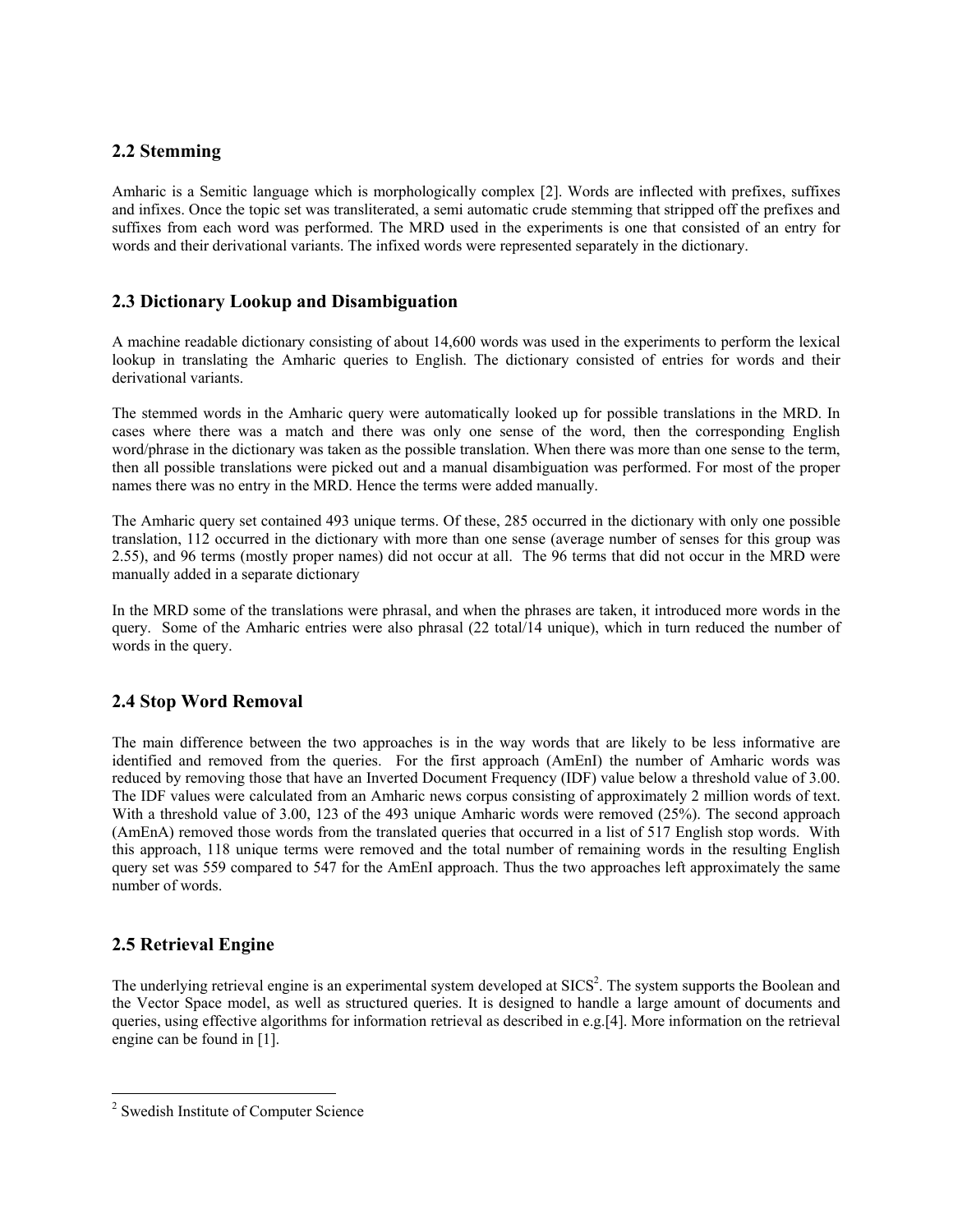For document scoring, we use Pivoted Unique Normalization [3]. The score for a document *d* given a query with *m* query terms is defined as

$$
\frac{\sum_{i=1}^{m} \frac{1 + \log(t_{i,d})}{1 + \log(average\_tf_a)}}{(1 - slope) \times pivot + slope \times no\_of\_unique\_terms}
$$

where  $tf_{i,d}$  is the term frequency of query term *i* in document *d*, and *average\_tf<sub>d</sub>* is the average term frequency in document *d*. The slope parameter was set to 0.3, and the pivot to the average number of unique terms in a document, as suggested in [3].

#### **3 Results**

We participated in the cross language Amharic to English run. Two runs were performed on the data set using two sets of queries. In the first run stop word removal using IDF weights was done before the translation of terms, in the second one, the stop word removal was done only after the terms were translated into English. The following is a table summarizing the results for the two runs.

| Recall | Precision |
|--------|-----------|
| 0.00   | 0.4799    |
| 0.10   | 0.4597    |
| 0.20   | 0.4535    |
| 0.30   | 0.4074    |
| 0.40   | 0.3863    |
| 0.50   | 0.3724    |
| 0.60   | 0 3458    |
| 0.70   | 0.3356    |
| 0.80   | 0.3273    |
| 0.90   | 0.3109    |
| 1.00   | 0.2961    |

Table 1. Recall-Precision for AmEnI

| Recall | Precision |
|--------|-----------|
| 0.00   | 0.5150    |
| 0.10   | 0.4961    |
| 0.20   | 0.4896    |
| 0.30   | 0.4392    |
| 040    | 0.4181    |
| 0.50   | 0.4043    |
| 0.60   | 0.3964    |
| 0.70   | 0.3732    |
| 0.80   | 0.3664    |
| 0.90   | 0.3460    |
| 100    | 0.3276    |

Table 2. Recall-Precision for AmEnA